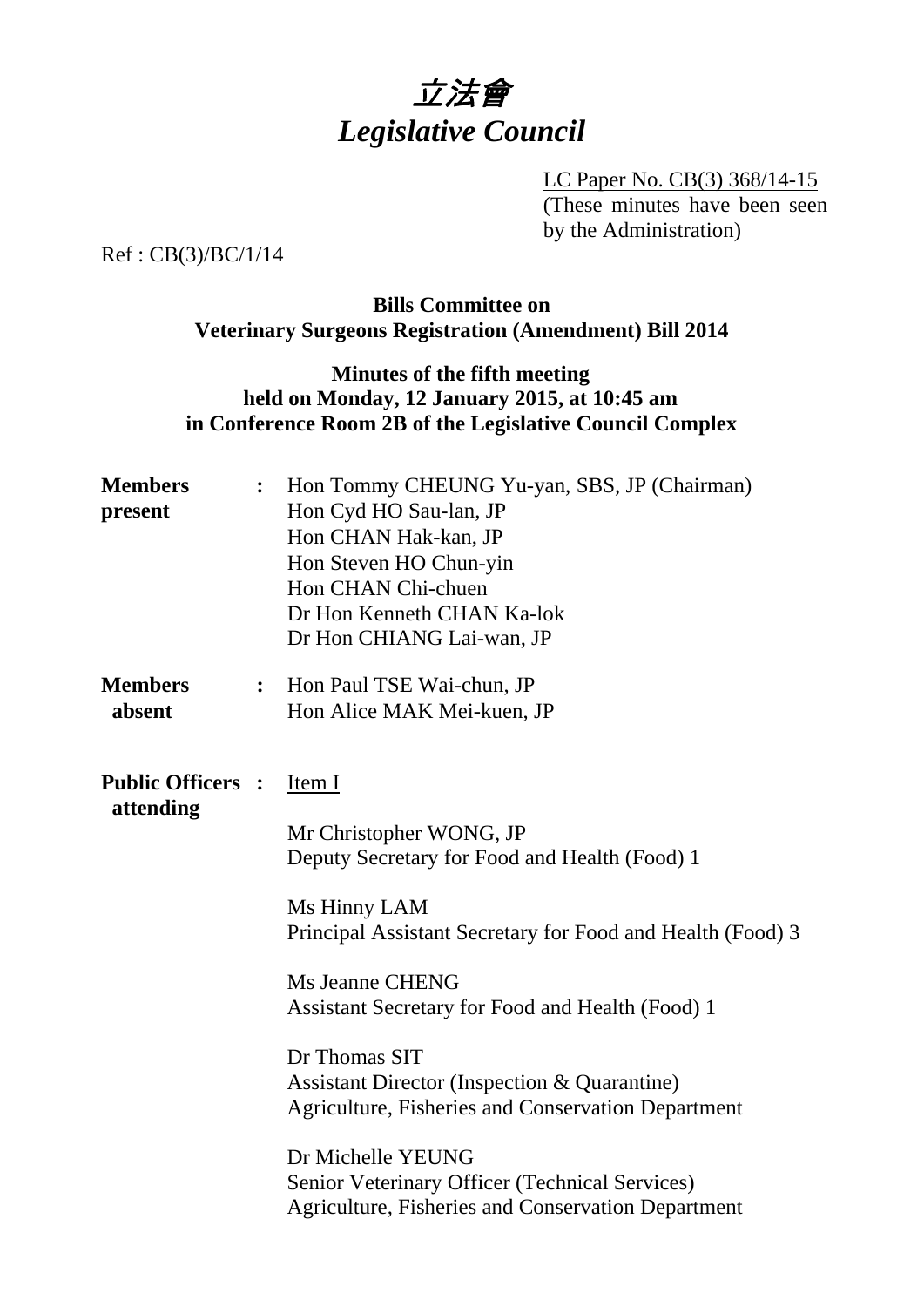Mr Allen LAI Senior Government Counsel Department of Justice

| <b>Clerk</b> in<br><b>attendance</b> | $\cdot$ | Mr Thomas WONG<br>Chief Council Secretary (3) 1 |
|--------------------------------------|---------|-------------------------------------------------|
| <b>Staff</b> in<br>attendance        |         | Ms Wendy KAN<br>Assistant Legal Adviser 6       |
|                                      |         | Ms Doris LO<br>Senior Council Secretary (3) 2   |
|                                      |         | Miss Meisy KWOK<br>Legislative Assistant (2) 6  |

#### Action

### **I. Meeting with the Administration**

(LC Paper Nos. CB(3)332/14-15(01)-(02), CB(3)797/13-14, CB(3)87/14-15(02), File Ref: FHB/F/6/12/12, LS77/13-14 and CB(3)87/14-15(03)-(05))

1. The Bills Committee deliberated (index of proceedings at **Annex**).

Follow-up actions arising from the discussion

- 2. The Administration was requested to provide a written response to the following issues in relation to the Veterinary Surgeons Registration (Amendment) Bill 2014 ("the Bill") – Admin
	- (a) in connection with the regulation to be made by the Secretary for Food and Health ("SFH") for matters concerning an election of members to the Veterinary Surgeons Board ("VSB") under the proposed new section 28(1A) of the Veterinary Surgeons Registration Ordinance (Cap. 529), whether SFH would state clearly in his speech at the resumption of the Second Reading debate on the Bill the Administration's undertaking to adopt members' suggestion to restrict an elector to nominate and/or vote for one candidate only in the election when drawing up the regulation;
	- (b) the Administration's response to Dr CHIANG Lai-wan's proposed amendments to the Bill [LC Paper No. CB(3)344/14-15(01)], including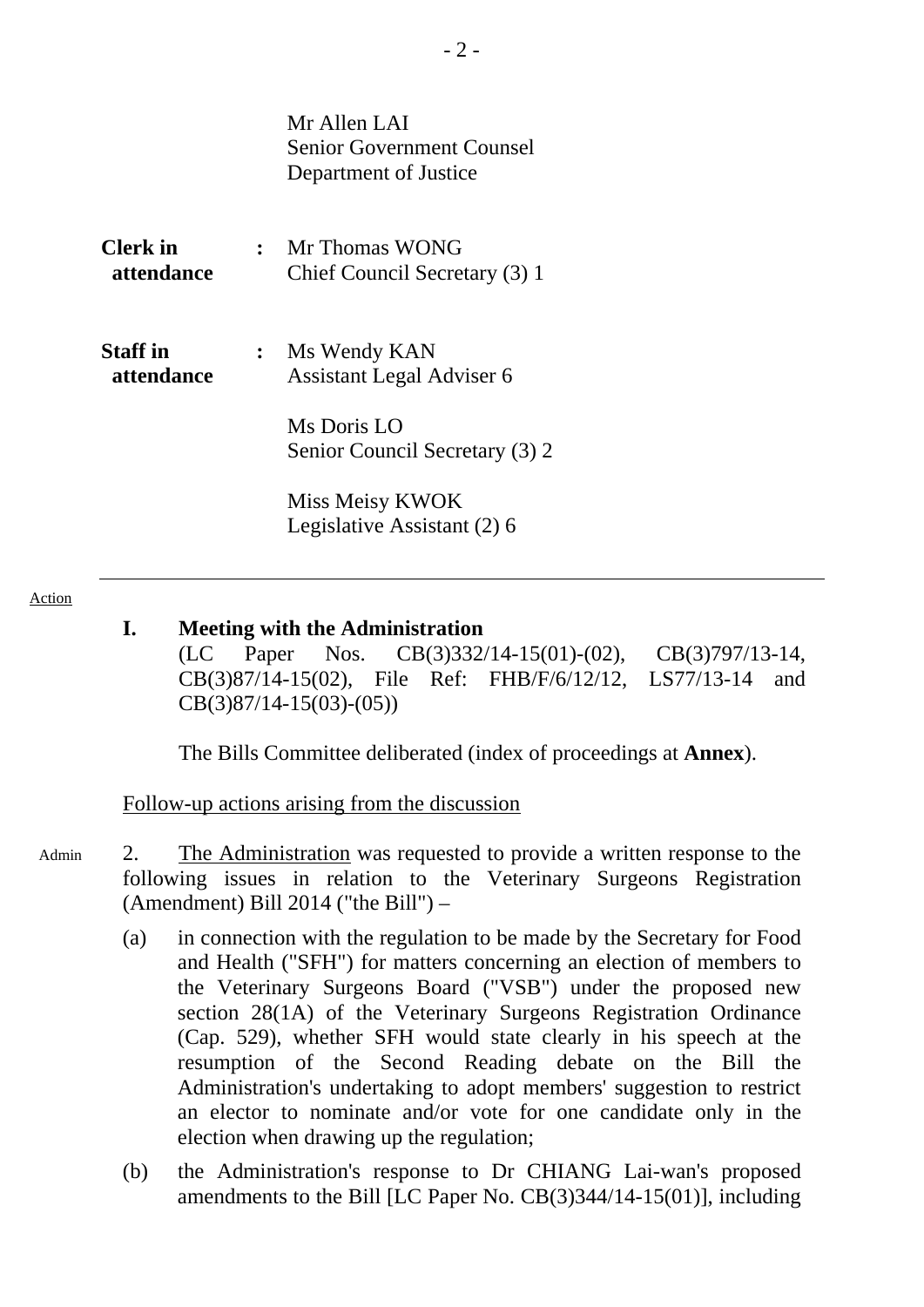whether her amendments to adjust the proposed ratio of registered veterinary surgeon ("RVS") to non-RVS on VSB under the Bill, which was set at 2:1, to 1:1 would be contrary to the legislative intent of the Bill or fall outside the scope of the Bill; and

(c) the Administration's proposed Committee stage amendments ("CSAs") to the Bill.

(*Post-meeting notes*:

- Dr CHIANG Lai-wan's proposed amendments to the Bill [LC Paper No.  $CB(3)344/14-15(01)$ ], which was tabled at the meeting, were issued to members on 13 January 2015; and
- the Administration's response to issues raised at the meeting on 12 January 2015 was issued to members vide LC Paper No. CB(3) 370/14-15(02) on 22 January 2015.)

## **II. Any other business**

Invitation for public views and date of next meeting

3. Members agreed that the sixth meeting of the Bills Committee be held on Monday, 26 January 2015 from 10:45 am to 12:45 pm to receive deputations' views on the proposed membership of VSB under the Bill, particularly the proposed ratio of RVS to non-RVS on VSB.

4. The Chairman reminded members to send their draft CSAs, if any, to the Clerk before the sixth meeting for consideration by the Bills Committee.

(*Post-meeting notes:*

- notice of and the agenda for the sixth meeting were issued vide LC Paper No. CB(3) 345/14-15 on 13 January 2015; and
- a notice to invite public views on the proposed membership of VSB under the Bill was posted on the Legislative Council Website on 13 January 2015, and letters were sent to the 18 District Councils on the same date to invite their views. Individual/deputations who attended the Bills Committee's second meeting were also invited to give their views.)
- 5. There being no other business, the meeting ended at 11:54 am.

Council Business Division 3 Legislative Council Secretariat 23 January 2015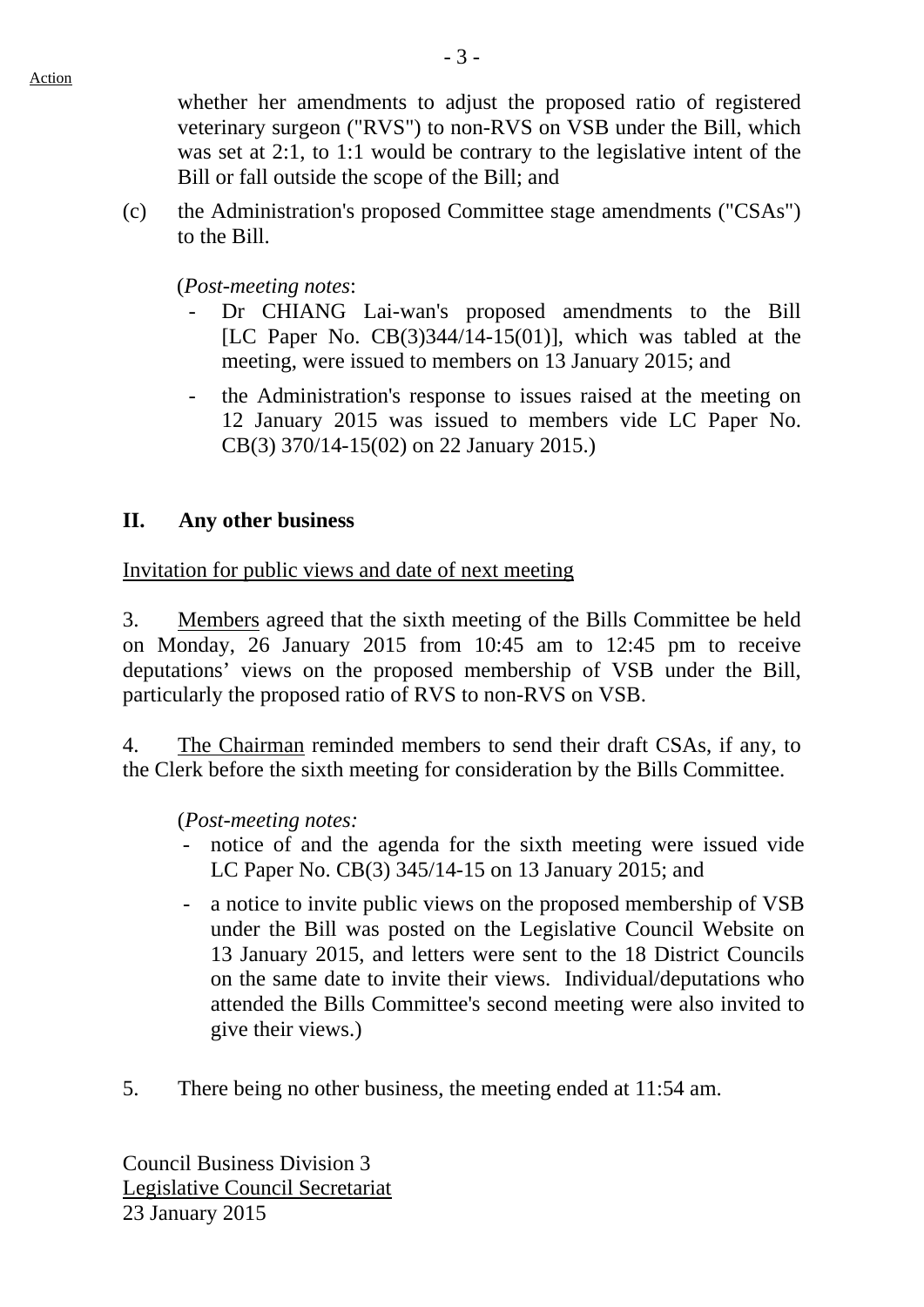# **Proceedings of the fifth meeting of the Bills Committee on Veterinary Surgeons Registration (Amendment) Bill 2014 on Monday, 12 January 2015, at 10:45 am in Conference Room 2B of the Legislative Council Complex**

| <b>Time</b><br>marker                           | <b>Speaker</b>                                                           | Subject(s)                                                                                                                                                                                                                                                                                                                                                                                                                                                                                                                                                                                                                                                                                                                                                                                                                                                                                                                                                                                                                                                                                                                                                                                                                                                                                                                                                                                                                                                                                                                                                                                                       | <b>Action</b><br>required                                                                      |  |  |  |  |  |
|-------------------------------------------------|--------------------------------------------------------------------------|------------------------------------------------------------------------------------------------------------------------------------------------------------------------------------------------------------------------------------------------------------------------------------------------------------------------------------------------------------------------------------------------------------------------------------------------------------------------------------------------------------------------------------------------------------------------------------------------------------------------------------------------------------------------------------------------------------------------------------------------------------------------------------------------------------------------------------------------------------------------------------------------------------------------------------------------------------------------------------------------------------------------------------------------------------------------------------------------------------------------------------------------------------------------------------------------------------------------------------------------------------------------------------------------------------------------------------------------------------------------------------------------------------------------------------------------------------------------------------------------------------------------------------------------------------------------------------------------------------------|------------------------------------------------------------------------------------------------|--|--|--|--|--|
| Agenda Item I - Meeting with the Administration |                                                                          |                                                                                                                                                                                                                                                                                                                                                                                                                                                                                                                                                                                                                                                                                                                                                                                                                                                                                                                                                                                                                                                                                                                                                                                                                                                                                                                                                                                                                                                                                                                                                                                                                  |                                                                                                |  |  |  |  |  |
| $000212 -$<br>002004                            | Chairman<br>Admin                                                        | Opening remarks<br>The Administration's briefing on its written response to issues<br>raised at the meeting on 5 January 2015 in relation to the<br>Veterinary Surgeons Registration (Amendment) Bill 2014 ("the<br>Bill") [LC Paper Nos. CB(3) $332/14-15(01)$ and $(02)$ ] and its<br>proposed amendments to the Bill, including –<br>(a) amendments to the effect that in case no consensus was<br>reached among the three members on a preliminary<br>investigation committee ("PIC") on whether a complaint<br>alleging a disciplinary offence should be referred to an<br>inquiry committee ("IC"), the complaint had to be referred to<br>the Veterinary Surgeons Board ("VSB") for determination<br>[Annex A to LC Paper No. CB(3) 332/14-15(02)]; and<br>(b) other technical amendments [paragraphs 2 and 3 of and<br>Annex B to LC Paper No. CB(3) 332/14-15(02)].<br>The Chairman's suggestion that the Secretary for Food and<br>Health ("SFH") should state clearly in his speech at the<br>resumption of the Second Reading debate on the Bill the<br>Administration's undertaking to adopt members' suggestion to<br>restrict an elector to nominate and/or vote for one candidate only<br>in the proposed election of registered veterinary surgeons<br>("RVSs") to VSB when drawing up the election regulation under<br>the proposed new section 28(1A) of the Veterinary Surgeons<br>Registration Ordinance (Cap. 529) ("the Ordinance").<br>The<br>Administration's undertaking to convey the Chairman's<br>suggestion to SFH and indication of its inclination to support the<br>suggestion. | The<br>Administration<br>to take action<br>as required in<br>paragraph 2(a)<br>of the minutes. |  |  |  |  |  |
| $002005 -$<br>004019                            | Chairman<br>Admin<br>Dr CHIANG Lai-wan<br>Mr CHAN Chi-chuen<br>Ms Cyd HO | Dr CHIANG Lai-wan's briefing on her proposed amendments to The<br>clauses 5 and 11 of the Bill, which were tabled at the meeting –<br>(a) the amendments to the proposed new section $3A(2)$ of the<br>Ordinance aimed, in respect of the 12 members to be<br>appointed by SFH, to reduce the proposed number of RVSs<br>on VSB from six to three, and increase the proposed number<br>of non-RVSs on VSB from five to eight (excluding the<br>member being a medical and health professional), so as to<br>adjust the ratio of RVS to non-RVS from 2:1 to 1:1; and<br>(b) the amendments to the proposed new section $17A(2)$ of the<br>Ordinance aimed to increase the maximum numbers of RVSs<br>and non-RVSs on the panel of assessors ("the panel") from<br>12 to 15 and from six to 15 respectively, so as to adjust the<br>ratio of RVS to non-RVS on the panel from 2:1 to 1:1.<br>Dr CHIANG's grave concern about whether the Administration's<br>proposed amendment on referral of complaints by PIC to VSB in<br>the absence of consensus on PIC could ensure complaints from                                                                                                                                                                                                                                                                                                                                                                                                                                                                                                                         | Administration<br>to take action as<br>required in<br>paragraph $2(b)$<br>of the minutes.      |  |  |  |  |  |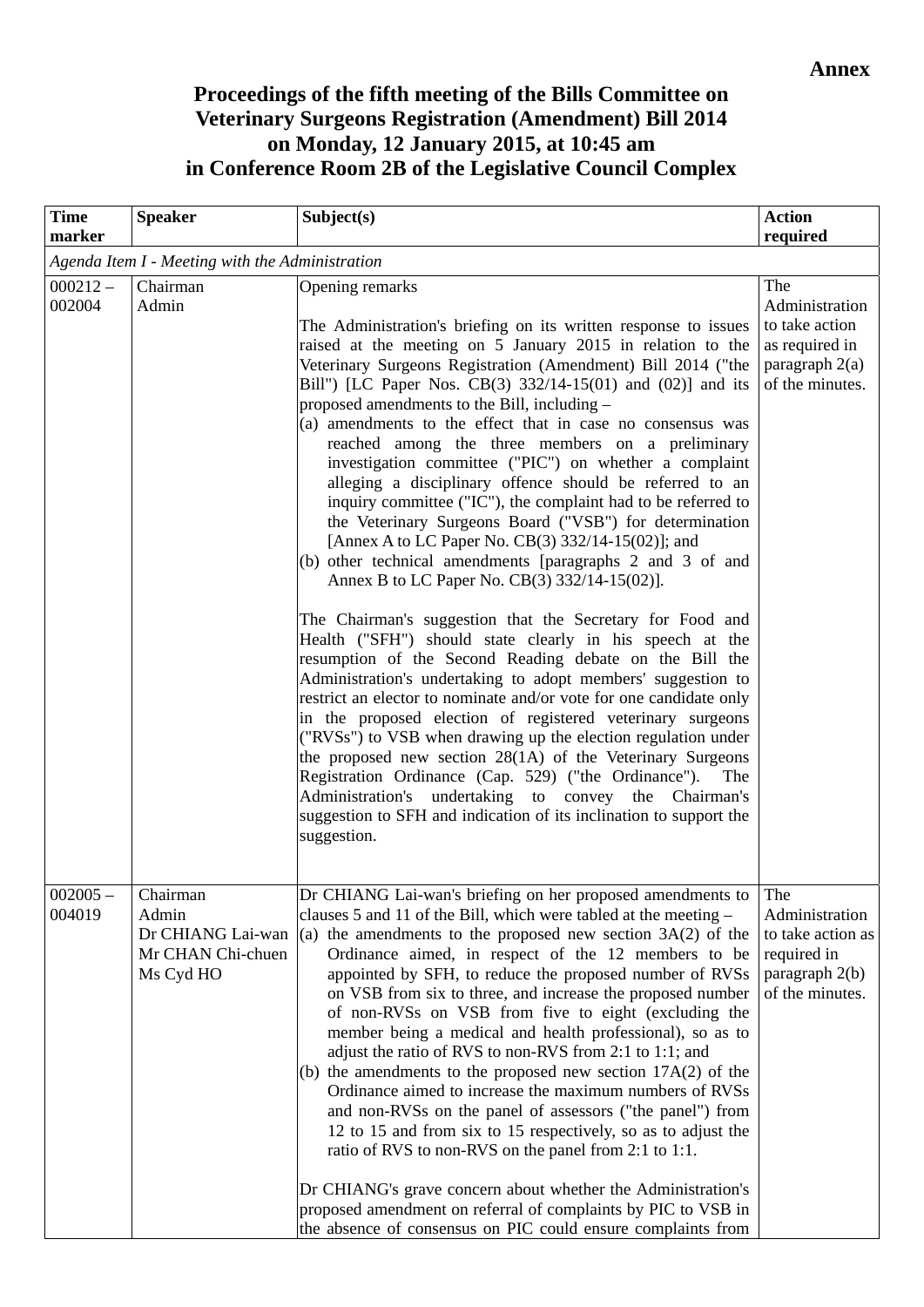| <b>Time</b>          | <b>Speaker</b>                                                                                     | Subject(s)                                                                                                                                                                                                                                                                                                                                                                                                                                                                                                                                                                                                                                                                                                                                                                                                                                                                                                                                                                                                                                                                                                                                       | <b>Action</b>                                                                                    |
|----------------------|----------------------------------------------------------------------------------------------------|--------------------------------------------------------------------------------------------------------------------------------------------------------------------------------------------------------------------------------------------------------------------------------------------------------------------------------------------------------------------------------------------------------------------------------------------------------------------------------------------------------------------------------------------------------------------------------------------------------------------------------------------------------------------------------------------------------------------------------------------------------------------------------------------------------------------------------------------------------------------------------------------------------------------------------------------------------------------------------------------------------------------------------------------------------------------------------------------------------------------------------------------------|--------------------------------------------------------------------------------------------------|
| marker               |                                                                                                    | pet owners being handled by VSB fairly, as the proposed ratio of<br>RVS to non-RVS on VSB would be the same as on PIC under the<br>Bill.<br>The Administration's response that -<br>(a) it maintained its position that the proposed ratio of RVS to<br>non-RVS on VSB under the Bill was considered appropriate,<br>after taking into account various factors including the main<br>roles and functions of VSB, and the ratios of members of the<br>profession to non-members of the profession on the boards of<br>local and overseas professional regulatory bodies.<br>The<br>Administration took on board members' suggestion to<br>propose amendments on referral of complaints by PIC to<br>VSB in the absence of consensus on PIC, which would<br>demonstrate that the views of different parties on PIC,<br>including those of the lay members representing the interest<br>of persons utilising veterinary services, would be given full<br>It could also enhance procedural fairness and<br>weight.<br>public confidence in the handling of complaints by VSB; and<br>(b) it had no adverse views in principle if there was a need to | required                                                                                         |
|                      |                                                                                                    | increase the maximum number of assessors to be appointed<br>by VSB to the panel, provided that the ratio of RVS to<br>non-RVS on PIC and IC would remain unchanged at 2:1.<br>While the appointment of more assessors to the panel would<br>enlarge the pool of talents available for VSB, whether an<br>assessor would be appointed to a PIC or an IC would depend<br>on the workload of VSB. Under the proposed new sections<br>$17C(2)(b)$ and $18(1C)(b)$ of the Ordinance, only one assessor<br>would be appointed to PIC and IC respectively.                                                                                                                                                                                                                                                                                                                                                                                                                                                                                                                                                                                              |                                                                                                  |
|                      |                                                                                                    | Mr CHAN Chi-chuen's view that even though the numbers of<br>RVSs and non-RVSs on the panel could be nominally increased<br>to not more than 15 respectively as proposed by Dr CHIANG<br>Lai-wan in her amendments, the respective actual number of<br>RVSs and non-RVSs to be appointed by VSB to the panel might<br>be different and less than 15, and therefore the ratio of RVS to<br>non-RVS on the panel might be maintained at 2:1.<br><b>His</b><br>suggestion that the ratio of RVS to non-RVS on the panel being<br>set at 1:1 should be clearly stipulated in her amendments if<br>Dr CHIANG considered it necessary.                                                                                                                                                                                                                                                                                                                                                                                                                                                                                                                  |                                                                                                  |
|                      |                                                                                                    | Ms Cyd HO's view that altering the ratio of RVS to non-RVS on<br>VSB might involve amendments more complicated than what Dr<br>CHIANG had proposed.                                                                                                                                                                                                                                                                                                                                                                                                                                                                                                                                                                                                                                                                                                                                                                                                                                                                                                                                                                                              |                                                                                                  |
| $004020 -$<br>004505 | Chairman<br>Dr CHIANG Lai-wan<br>Mr Steven HO<br>Ms Cyd HO<br>Mr CHAN Chi-chuen<br>Dr Kenneth CHAN | On whether the ratio of RVS to non-RVS on VSB should be set at<br>2:1 or $1:1 -$<br>(a) Dr CHIANG Lai-wan's and Mr Steven HO's support for<br>adjusting the ratio to 1:1;<br>(b) Ms Cyd HO's response that she had to consult other members<br>of the Labour Party and members of the veterinary profession<br>before forming her view;<br>(c) Mr CHAN Chi-chuen's response that he had not taken a<br>stance on whether to support the Bill if the amendments to                                                                                                                                                                                                                                                                                                                                                                                                                                                                                                                                                                                                                                                                                | The<br>Administration<br>to take action as<br>required in<br>paragraph $2(b)$<br>of the minutes. |